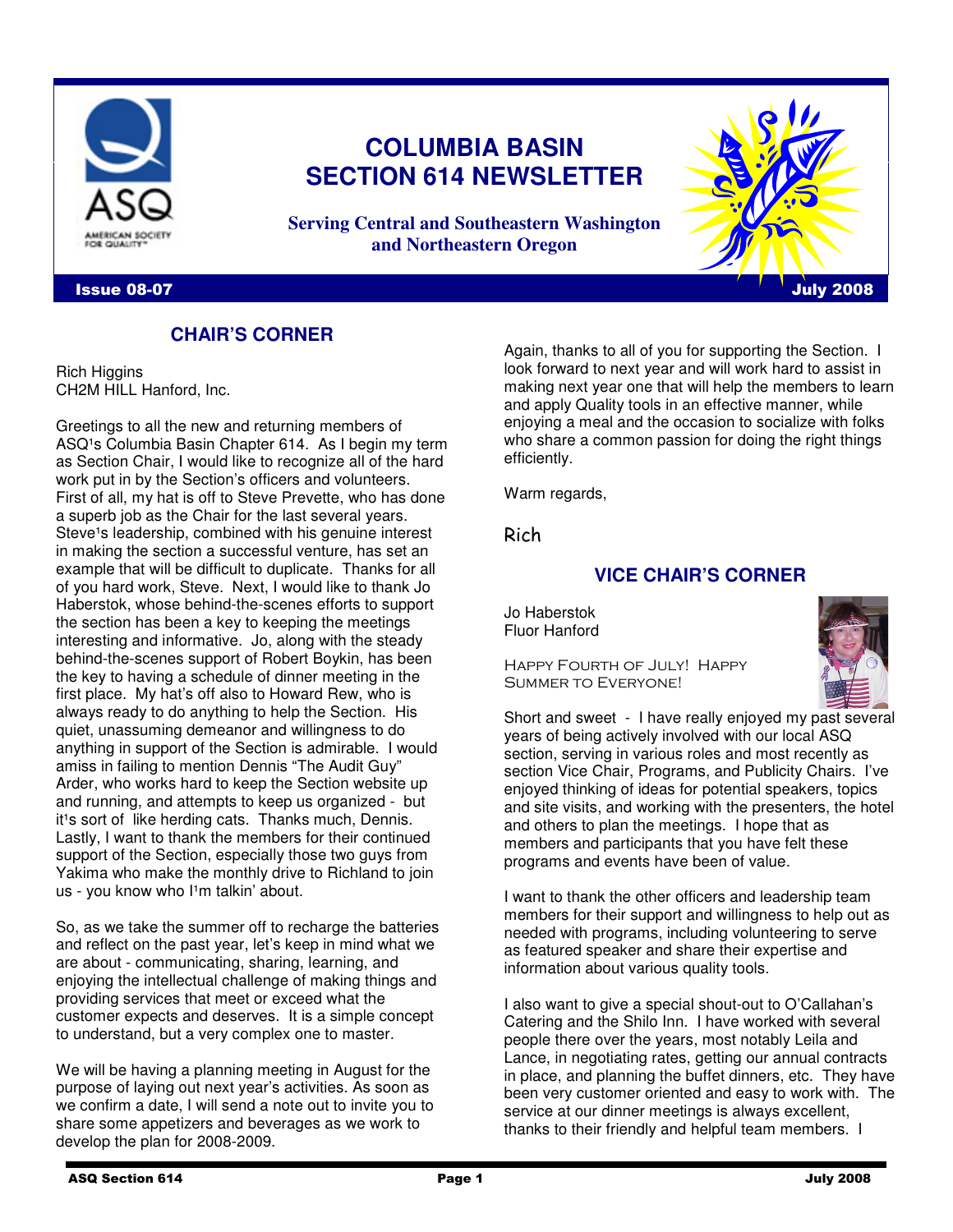personally feel they provide one of the best buffets around.

I am confident that the coming year will be full of great speakers and visits to quality organizations. (Can you spell w-i-n-e-r-y?)  $\odot$ 

# Jo Haberstok

Section 614 Vice Chair

Editor's Note: Jo did provide this article as our outgoing Vice Chair. I hope to see articles from Alvin Langstaff in upcoming newsletters as he assumes his position. Of course, we all hope to see Jo continue to provide materials for the newsletter.

# **SECTION MEMBERSHIP**

As of July 2, 2008 we have 93 members in our Section. Our newest members are:

#### **Richard Moore, Shelbyville TN Doug Nelson, Portland OR**

Welcome to the Columbia Basin Section! If you are in town for a meeting, please be sure to drop by, and you will receive your first dinner meeting for free. The 2008- 2009 season will run from September 2008 through June 2009.

# **ASQ NEWS**

The following are compiled from various messages from ASQ Headquarters that may be of interest to the general membership.

### **ASQ Member Leader Training**

Region 6 Saturday, July 26, 2008 Wyndham Hotel 408-453-6200. (for room reservations) San Jose, CA

The Wyndham Hotel (San Jose) has been selected for the location (thanks Neal Kuhn!). A special room rate of \$79.00 (per night plus tax) has been secured for attendees who chose to stay overnight. Mention your attendance at the ASQ meeting to obtain the discounted rate.

Attendees (or their Section) are responsible for expenses related to travel and meals. Attendee fees for this training will depend on sponsorships from the sections.

The **Silicon Valley Section** (0613) has graciously agreed to sponsor the meeting room and one refreshment break (thank you to Ramesh and the SV leadership committee!).

Breakfast, lunch, and the second break are not currently sponsored, so each section is asked to cover the \$65.00 (per attendee) to cover breakfast and lunch.

Please use the following link to enroll in the training. http://asqgroups.asq.org/SectionVolunteerCommunity/R egion6/Lists/Registration/NewForm.htm?Source=http%3 a%2f%2fasqgroups%2easq%2eorg%2fSectionVolunteer Community%2fRegion6%2fLists%2fRegistration%2fover view%2ehtm Registration closes on July 17.

I look forward to seeing you on July 26 in San Jose.

Tim Koester Regional Director, ASQ Region 6 direct\_253-502-4158 - (c)\_253-279-3214 timk@tridentseafoods.com

Editors Note: If anyone is interested in attending, be they a current officer, or just thinking about becoming an officer, please contact Rich Higgins. Section 614 may be able to cover some, if not all, or your costs for attending this training.

By the way, you may be asking "what is Region Six"? Our section, 614 (notice the first number is 6) belongs to Region 6 within ASQ. Below is a map of all of the United States ASQ Regions:



Hmmm I wonder if we would get more interest if the session was held in Hawaii?

### **New Feature Added to My ASQ**

Beginning next week, a new feature will become an important addition to the My ASQ Web page http://cl.exct.net/?ju=fe301570706d077f711477&ls=fe07 16747460047f74127475&m=fefc17747d6606&l=fe92157 37d63067876&s=fe8c1372726007797d&jb=ffcf14&t=.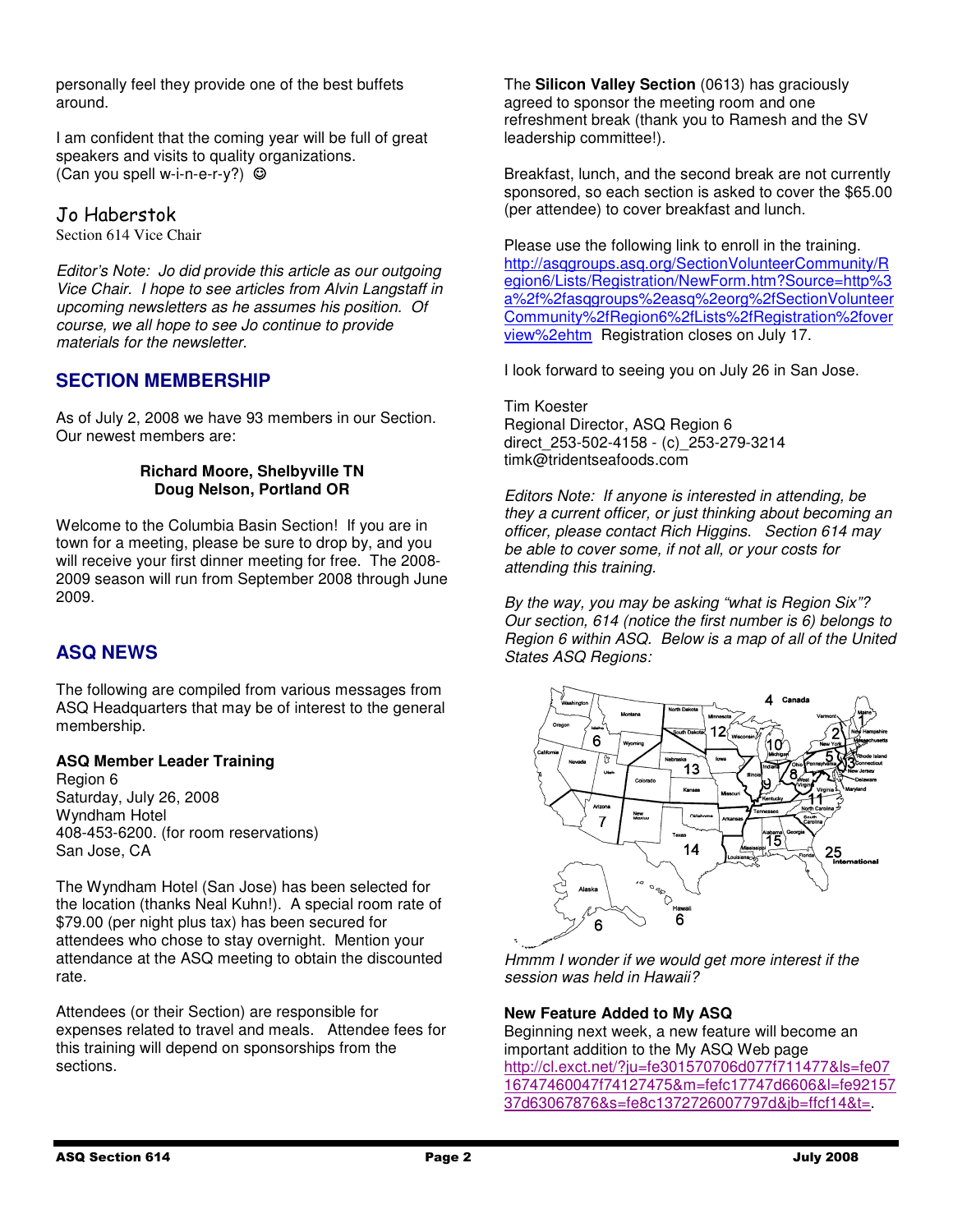Located in the upper left-hand corner, the section simply named My ASQ - will include links to your account information, certifications, news you requested, articles you have saved, and more. This is information you want to be able to locate in an instant. Now you can! Be sure to log in to My ASQ at

http://cl.exct.net/?ju=fe301570706d077f711477&ls=fe07 16747460047f74127475&m=fefc17747d6606&l=fe92157 37d63067876&s=fe8c1372726007797d&jb=ffcf14&t= next week

### **Call for Papers - World Conference on Quality and Improvement**

The Technical Program Committee of the 63rd World Conference on Quality and

Improvement http://cl.exct.net/?ju=fe311570716c047873 1171&ls=fdee1673726d037b73167371&m=fefc17747d6 606&l=fe941573706600797d&s=fe8c1372726007797d&j b=ffcf14&t= invites you to submit proposals for concurrent sessions to be presented in Minneapolis, MN, May 18-20, 2009. **Deadline: August 1, 2008**

#### **Call for Judges and Teams - International Team Excellence Award Process**

**Judges:** You have an opportunity to become a preliminary round judge and use your quality knowledge to assist in choosing the winning teams for the 2008-09 International Team Excellence Award Process http://cl.exct.net/?ju=fe2f1570716c0478731173&ls=fdee 1673726d037b73167371&m=fefc17747d6606&l=fe9415 73706600797d&s=fe8c1372726007797d&jb=ffcf14&t=. **Deadline: August 20, 2008**

**Teams:** Showcase your organization's commitment to quality by entering your team for the preliminary round of the 2008-09 International Team Excellence Award Process

http://cl.exct.net/?ju=fe2f1570716c0478731173&ls=fdee 1673726d037b73167371&m=fefc17747d6606&l=fe9415 73706600797d&s=fe8c1372726007797d&jb=ffcf14&t=. **Deadline: September 10, 2008** 

# **EDITOR'S NOTES**

Steve Prevette Fluor Hanford ASQ CQE

Here is my first newsletter in quite a few years. My thanks to Rich Higgins for his stint as Editor, now I'll take a shot at it again. You'll notice I've kept the same format that Rich established. I've added an ASQ NEWS section, where I hope to distill down the communications that ASQ Headquarters sends out into information useful for you, the reader.

We will continue to provide the newsletter by email in a pdf version, and also place it on the Section website.

Please be sure to keep your email information up to date with ASQ, we rely upon that for distribution of this newsletter. We have email addresses for all but 15 of our members. We do send out a postal mail every year or so to try to stay in touch, but it has helped the section finances considerably since we went to electronic distribution.

Please note the new listing of section officers at the end of this newsletter. I will continue to keep the dinner meeting reservations (prevette@owt.com).

Please also consider contributing to the newsletter. We have lots of members who reside too far away from the Tri Cities to regularly make it to meetings. Four or five dollar gasoline I am sure is not going to help next year. But if you'd like to stay in touch and participate, drop a note to be included in the Newsletter. Let us know what you are doing, quality or non-quality related. Of course, all of life is really quality related!

I gave Dr. Deming's Red Bead Experiment as a topic at the American Society of Safety Engineers national conference in Las Vegas in June. Following that, my wife Jennie and I went on a two week loop through the southwest. Below is one of our trip pictures.

Have a safe, quality summer! - **Steve**